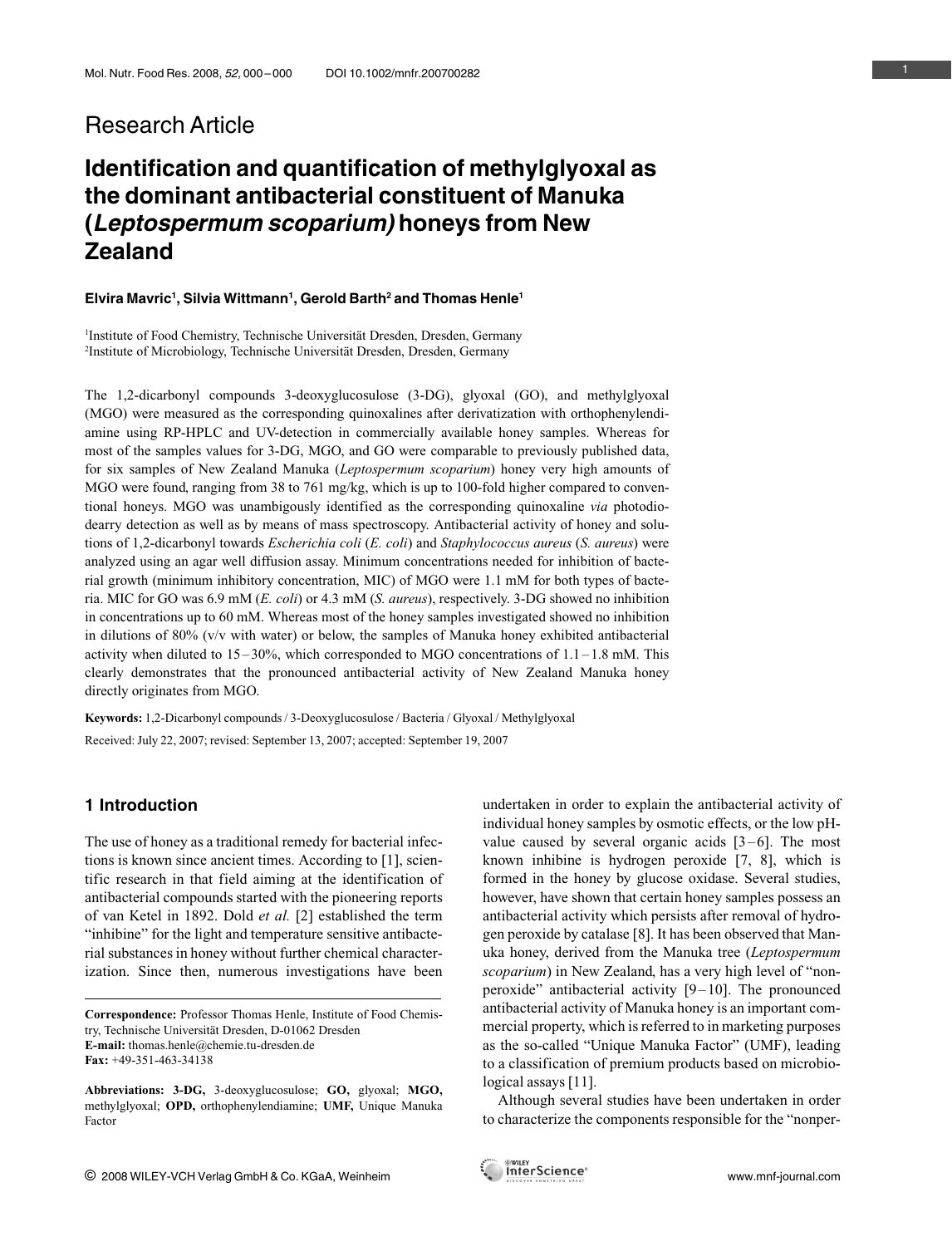oxide" antibacterial activity of Manuka honey [12], the chemistry behind this phenomenon still remains unclear. In a recent report, Weigel et al. [13] showed that honey contains varying amounts of 1,2-dicarbonyl compounds such as glyoxal (GO), methylglyoxal (MGO), and 3-deoxyglucosulose (3-DG) besides 5-hydroxymethylfurfural, a wellknown indicator for heat-treatment. 1,2-Dicarbonyl compounds are formed in the course of the Maillard reaction or caramelization reactions as degradation products from reducing carbohydrates [14]. Motivated by a report from Suortti and Mälkki [15], who found that heated solutions of glucose or fructose, respectively, exhibit a pronounced antibacterial activity against Escherichia coli (E. coli), we investigated the hypothesis whether 1,2-dicarbonyl compounds present in Manuka honey may be related to the nonperoxide activity of these food items. 1,2-Dicarbonyl compounds were quantified after derivatization with orthophenylenediamine as the corresponding chinoxalines using RP-HPLC with UV-detection. Antibacterial properties of individual 1,2-dicarbonyls as well as of honey samples were evaluated using an agar well diffusion assay.

# 2 Materials and methods

#### 2.1 Chemicals

GO and MGO, each 40% in water and MGO, were from Sigma (Taufkirchen, Germany). MGO was purified according to [16] with additional redistillation [17]. 3-DG was synthetized according to [18] with some modifications [19]. Acetic acid p.a. was obtained from BioChemica (Darmstadt, Germany). Phosphoric acid (85%, p.a.) was from Merck (Darmstadt, Germany). Orthophenylendiamine (OPD) was obtained from Fluka (Munich, Germany). HPLC grade methanol was from Riedel de Haen (Seelze, Germany). Water used for preparation of buffers and solutions was obtained with a Purelab plus purification system (USFilter, Ransbach-Baumbach, Germany). Agar agar, yeast extract, peptone, tryptone, and sodiumchloride were applied from AppliChem (Darmstadt, Germany).

#### 2.2 Honey samples

A total of 50 honey samples of various origin were obtained from local retail stores or were received as a gift from Beekeeper's association Dresden (Imkerverein Dresden, e.V.), respectively. The six samples of Manuka honey were ordered via the internet from suppliers of New Zealand honey.

#### 2.3 Analytical RP-HPLC

1,2-Dicarbonyl compounds were analyzed as the corresponding quinoxalines after derivatization with OPD according to [13] with some slight modifications. 1.0 mL

of 15% w/v solutions of honey in 0.5 M sodium phosphate, pH 6.5, or standard solutions of the 1,2-dicarbonyl compounds were mixed with 0.6 mL of a 1.0% w/v solution of OPD in 0.5 M sodium phosphate buffer, pH 6.5. The mixture was kept in the dark for 12 h at room temperature. After membrane filtration (0.45  $\mu$ m), 20  $\mu$ L of this samples were subjected to chromatography analysis. This was performed using an Äkta Basic System with a pump P-900, UV monitor UV-900 and an auto sampler A-900 (all from Pharmacia, Freiburg, Germany). A stainless steel column,  $250$  mm  $\times$  4.6 mm, filled with Eurospher 100 RP18-material of 5 µm particle size (Knauer, Berlin, Germany), was used. The flow rate was 0.8 mL/min. The column temperature was set at  $30^{\circ}$ C. The mobile phases were 0.15% acetic acid (solvent A) and 80% methanol containing 20% solvent A (solvent B). The gradient started with 20% solvent B over a period of 2 min, then it was changed linearly to 40% solvent B over a period of 20 min and to 100% solvent B within 15 min, followed by an elution with 100% solvent B over a period of 5 min and then it was changed to 20% solvent B in 7 min with subsequently equlibration with 20% solvent B for 5 min. Peaks were detected by measurement of UV-absorbance at 312 nm. External calibration using reference compounds in the range from 10 to 500 mg/L for 3-DG, from 0.1 to 20 mg/L for GO and from 0.1 to 300 mg/ L for MGO was performed. All calibration curves showed linearity within these concentration ranges. Detection limits were 0.3 mg/kg for 3-DG and 0.2 mg/kg for GO or MGO, respectively.

#### 2.4 LC/mass spectroscopy

LC-MS measurement was performed with a LC system 1100 Series (Agilent Technologies, PaloAlto, USA) and a Mariner ESI-TOF mass spectrometer (PerSeptive Biosystem, Framingham, USA). Chromatographic conditions were as above. Electrospray ionization was performed in the positive ionization mode. Nitrogen was used as curtain gas (1.5 L/min) and nebulizer gas (0.8 L/min). The mass spectrometer operating conditions were as follows: spray tip potential 5190 V, SCIEX heater  $290^{\circ}$ C, nozzle potential 90 V, skimmer 1 potential 11.50 V, quadrupole DC potential 7.50 V, deflection voltage  $-1.00$  V, einzel lens potential – 34 V, quadrupole RF voltage 1000 V, quadrupole temperature  $140^{\circ}$ C, nozzle temperature  $140^{\circ}$ C, push pulse potential 545 V, pull pulse potential 210 V, pull bias potential 3 V, acceleration potential 4000 V, reflector potential 1550 V, and detector voltage 2250 V. Full scan mass spectra were measured in mass range  $100 - 3000$   $m/z$ in the tic-mode. The instrument was calibrated using a protein mixture containing bradykinin, angiotensin I, and neurotensin (Sigma –Aldrich, Steinheim, Germany). Data acquisition and handling was preformed using the software Data Explorer Version 4.0.0.1 (Applied Biosystems, Foster City, USA).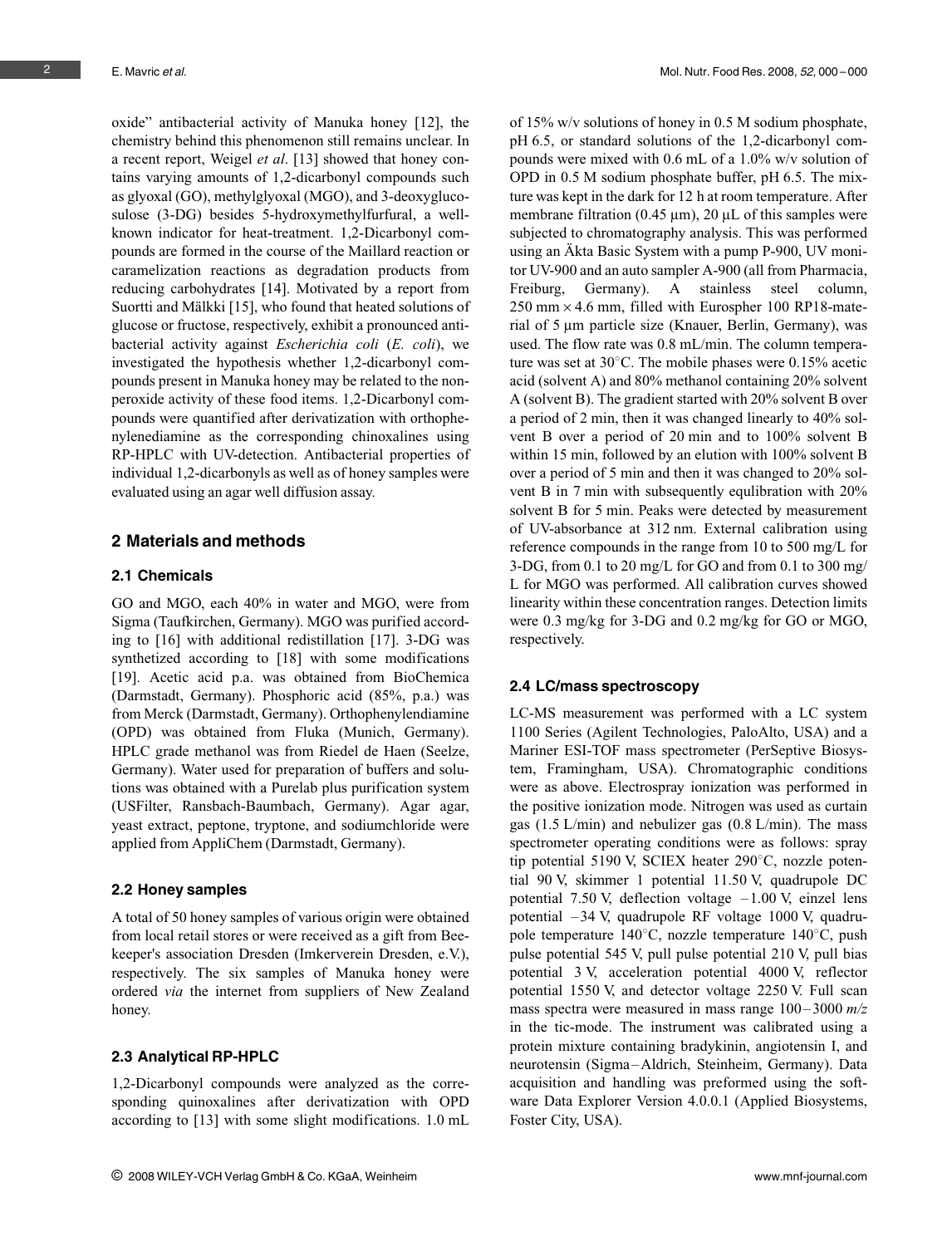Table 1. 1,2-Dicarbonyl compounds and HMF in honey samples and one pharmaceutical preparation (data given in mg/kg as median, minimum and maximum value; for samples of Manuka honey data are mean  $\pm$  SD resulting from triplicate analysis; abbreviations are as follows: 3-DG, 3-deoxyglucosulose; GO, glyoxal; MGO, methylglyoxal; HMF, 5-hydroxymethylfurfural; n.d., not detectable, below 0.2 mg/kg; n.a., not analyzed)

| Sample                  | 3-DG           | GO            | <b>MGO</b>     | HMF            |
|-------------------------|----------------|---------------|----------------|----------------|
| Commercial honey        | 342            | 1.7           | 3.1            | 3.9            |
| samples $(n = 50)$      | $(119 - 1451)$ | $(n.d. -4.6)$ | $(n.d. -5.7)$  | $(1.0 - 75)$   |
| Manuka 1 "active 5"     | $1060 \pm 54$  | $0.7 \pm 0.2$ | $38.4 \pm 5.0$ | $3.0 \pm 0.2$  |
| Manuka 2 "active"       | $668 \pm 30$   | $3.0 \pm 1.0$ | $347 + 20$     | $22.6 \pm 0.5$ |
| Manuka 3 "active"       | $563 \pm 26$   | $3.9 \pm 1.0$ | $411 \pm 24$   | $17.6 \pm 0.6$ |
| Manuka 4 "UMF 10"       | $747 \pm 40$   | $1.2 \pm 0.5$ | $416 \pm 35$   | $21.3 \pm 1.1$ |
| Manuka 5 "UMF 20"       | $807 + 39$     | $4.2 \pm 1.1$ | $743 \pm 40$   | $43.9 \pm 2.0$ |
| Manuka 6 "UMF 25"       | $697 + 44$     | $7.0 \pm 1.0$ | $761 + 25$     | n.a.           |
| Antibacterial wound gel | n.a.           | n.a.          | $312 + 20$     | n.a.           |

#### 2.5 Assessment of antibacterial activity

Antibacterial activity of honey and solutions of 1,2-dicarbonyl were analyzed using an agar well diffusion assay according to Patton et al. (2005) [20]. E. coli or Staphylococcus aureus (S. aureus) were precultivated overnight at  $37^{\circ}$ C in 50 mL flasks containing 10 mL of nutrient broth according to [21]. Afterwards 0.1 mL of the cultures were spreaded on plates containing solidified nutrient medium. Wells 10 mm in diameter (0.2 mL capacity) were bored into the surface of the agar medium. 0.15 mL of solutions of the 1,2-dicarbonyl compounds GO, MGO, and 3-DG in 0.5 M sodium phosphate buffer, pH 6.5, or honey diluted to concentrations ranging from 15 to 80% in the same buffer were placed into the wells. Plates were incubated at  $37^{\circ}$ C for 20 h. The zones of inhibition were measured. MIC values (minimum inhibitory concentration) were determined. MIC corresponds to the lowest concentration, for which an inhibition zone was visually detectable.

## 3 Results

The trapping of 1,2-dicarbonyl compounds with orthophenylenediamine and subsequent chromatographic analysis of the corresponding chinoxalines using RP-HPLC with UV detection at 312 nm is a generally accepted method for the quantification the degradation compounds formed from carbohydrates during Maillard reactions or caramelization. Recently, we were able to quantify 1,2-dicarbonyls in honey [13] for the first time. In the present study, a large number of commercially available samples were investigated and it could be shown, that for most of the conventional honeys, the amount of GO and MGO was low when compared to 3- DG (Table 1). GO and MGO did not exceed maximum levels of 5 mg/kg and were not affected by storage conditions, whereas up to 1451 mg/kg of 3-DG were measured. The observation by Weigel et al. [13] that no correlation exists between the amount of HMF and 3-DG, the latter representing the direct precursor for HMF, could be confirmed. Table 2. MIC (minimally inhibitory concentration) of solutions of 1,2-dicarbonyls or diluted honey samples, respectively, and concentrations of MGO in honey samples diluted to corresponding MIC

| Sample              | MIC for E. coli                    | MIC for S. aureus |  |
|---------------------|------------------------------------|-------------------|--|
| 3-DG                | No inhibition observed up to 60 mM |                   |  |
| GO                  | $6.9 \text{ mM}$                   | $4.3 \text{ mM}$  |  |
| <b>MGO</b>          | $1.1 \text{ }\mathrm{mM}$          |                   |  |
| Honey samples       | $>80\%$                            |                   |  |
| Manuka honeys 2-6   | $15 - 30%$                         |                   |  |
| MGO at MIC dilution | $1.1 - 1.8$ mM                     |                   |  |

While analyzing further honey samples, we noticed for samples of commercially available Manuka honey from New Zealand (Fig. 1A) surprisingly high peaks of a chinoxaline eluting with identical retention time as the chinoxaline formed from MGO and orthophenylenediamine (Fig. 1B). Using a photodiodearry detector, it could be shown that the UV-spectra of the peaks detected in the honey samples were identical to that in the reference sample of MGO. For unambiguous identification of the chinoxaline derived from MGO, LC-TOF-MS was performed. Identical mass spectra with a dominant signal at an  $m/z$  of 145.1 when measured as [MH]<sup>+</sup> were found for the peak eluting at 39 min in the chromatograms of Manuka honey samples as well as the reference sample of MGO (Fig. 2). This clearly proves the unambiguous identification of the chinoxaline formed from MGO and orthophenylendediamine. In six samples of Manuka honey from New Zealand, concentrations for MGO ranged from 38 to 761 mg/kg (Table 1), which is up to 1000-fold higher than corresponding data for the conventional honey samples. Interestingly, there was an indication that the "UMF-value", which is a commercially used parameter to rate the antibacterial activity of Manuka honey, is directly related to the content of MGO (Table 1).

Based on that surprising result, we hypothesized that the antibacterial activity of Manuka honey may at least in part be due to MGO. In order to prove this hypothesis, first the antibacterial properties of the 1,2-dicarbonyl compounds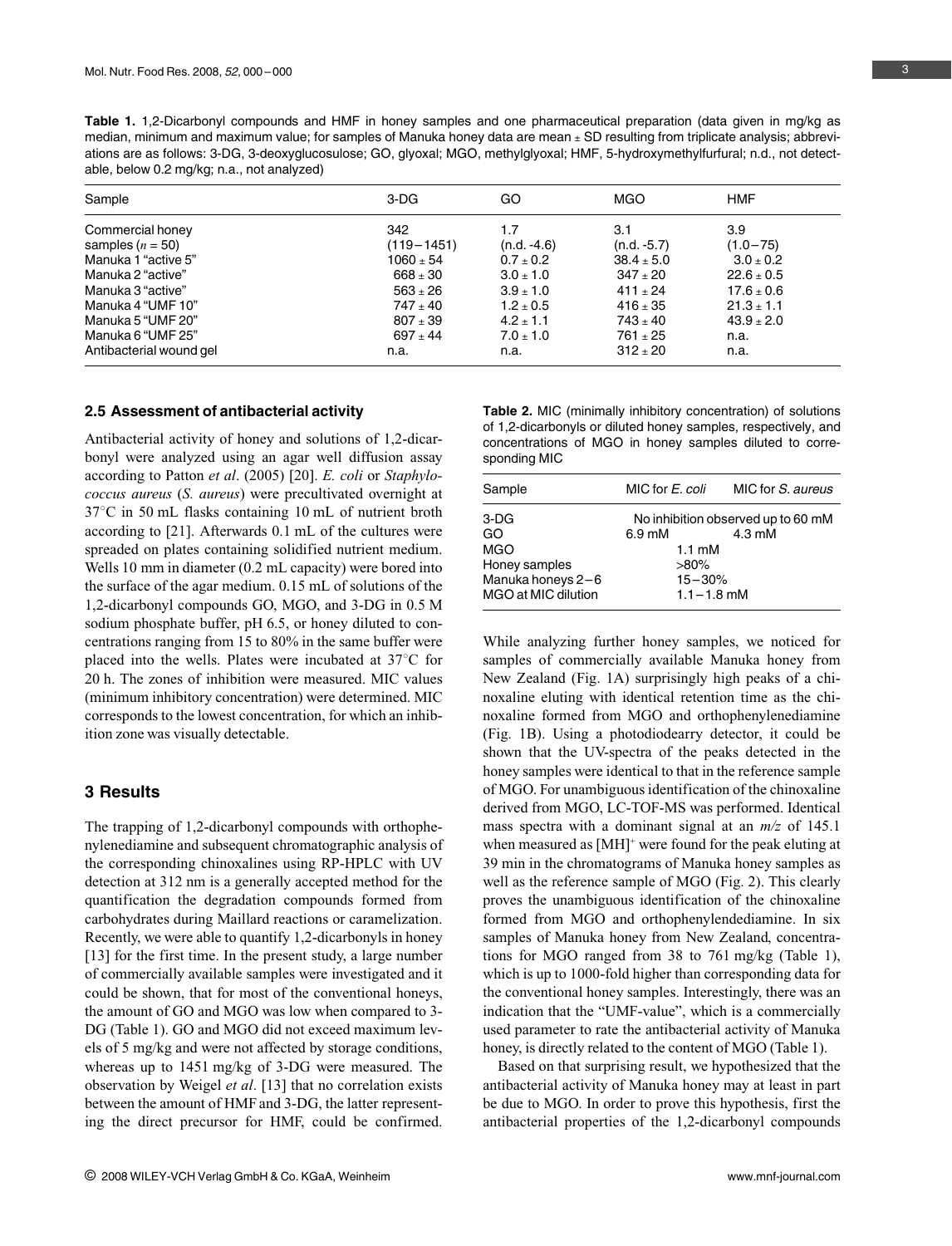

Figure 1. RP-HPLC with UV-detection at 312 nm. (A) Standard mixture consisting of 3-DG (155 mg/L), GO (12 mg/L), and MGO (45 mg/L); (B) forest honey; (C) Manuka honey.

were evaluated using an agar well diffusion assay. As can be seen from Table 2, all compounds studied exhibited an inhibiting effect against *E. coli* and *S. aureus*. The pronounced antibacterial effect was found for MGO, which is expressed by a MIC value of 1.1 mM for both bacteria strains. The values for MIC represent the minimum concentration of a compound for which an inhibiting effect was detectable. GO, for which a MIC of 6.9 mM for E. coli and 4.3 mM for S. aureus were measured, and 3-DG, which showed no inhibition at concentrations up to 60 mM, were significantly less effective inhibitors for bacterial growth when compared to MGO (Table 2). Next, it was evaluated whether honey samples exhibit an antibacterial effect under the conditions used in our assay. A pronounced antibacterial activity was only found for the samples designated as



Figure 2. ESI-TOF-MS spectra for the peak eluting with a retention time of 39 min in the RP-HPLC chromatograms shown in Fig. 1. (A) Manuka honey sample; (B) reference sample of MGO.

"active Manuka honey". For this samples, MIC values, expressed as concentrations after dilution in 0.5 M phosphate buffer, ranging from 15 to 30% were measured. All other honeys did not show any antibacterial effect in dilutions below 80%. Based on the quantitative data measured for MGO via RP-HPLC, it could be calculated that the amount of MGO "active" Manuka honeys diluted to the corresponding MIC, were similar to the determined MIC values of the standard solutions of the 1,2-dicarbonyl compound. In other words, diluting of Manuka honeys to concentrations between 15 and 30% resulted in concentrations of MGO from 1.1 to 1.8 mM, which are high enough to exhibit antibacterial effects.

This assumption was finally verified by adding the amount of pure MGO, which is present in a 20% solution of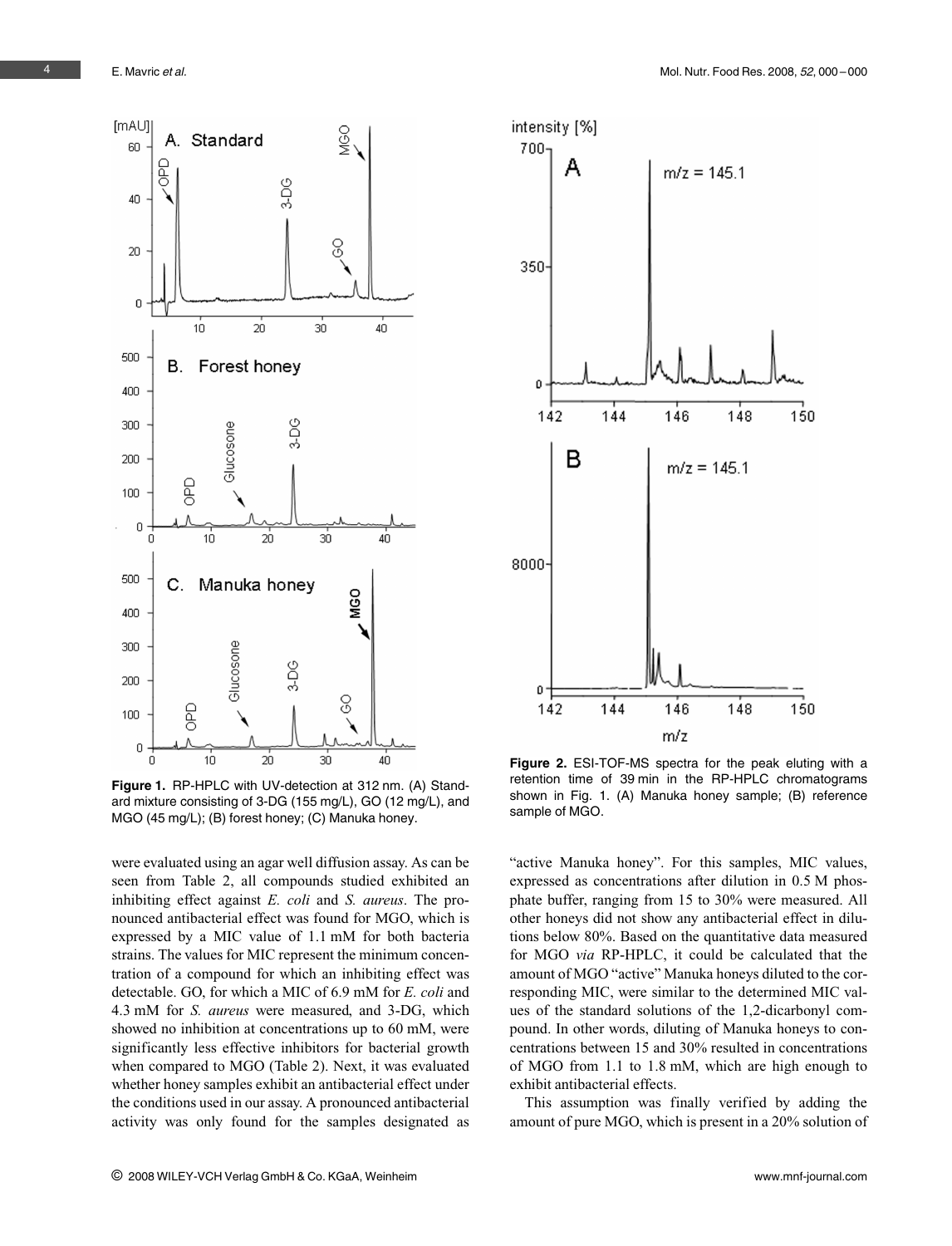

Figure 3. Agar well diffusion assay (S. aureus). Sample 1, active Manuka honey (dilution 20%); sample 2, MGO (1.9 mM); sample 3, inactive forest honey (dilution 20%) supplemented with 1.9 mM MGO; sample 4, inactive forest honey (dilution 20%).

an active Manuka honey, to a 20% dilution of an "inactive" forest honey. This "inactive" honey did not show an antibacterial activity at a concentration of 20% (Fig. 3, sample 4), whereas for the sample of Manuka honey, an inhibition zone was clearly visible (Fig. 3, sample 1). This Manuka honey dilution contained 1.9 mM MGO. After adding 1.9 mM MGO to the 20% solution of the forest honey, an inhibition zone comparable to that of an active Manuka honey was visible (Fig. 3, sample 3). Based on this observation, it can be concluded the MGO present in Manuka honey is directly responsible for the pronounced antibacterial activity of Manuka honey.

### 4 Discussion

The fact that honey originating from the Manuka tree (L. scoparium) has a significantly higher level of antibacterial activity when compared to other honeys has been reported by several authors  $[9-11]$ . This antibacterial activity could not be explained solely by the enzyme glucose oxidase, which is present in honey originating from the bee, inducing the formation of hydrogen peroxide when honey is diluted [7, 12]. This additional contribution in antibacterial activity was referred to a "nonperoxide activity" or "UMF", and several attempts were made in order to identify the compounds responsible for this effect. Preliminary phenomenological studies showed that the compounds are heat and light stable, and are not affected when the pH value is shifted to values above 11 during fractionation procedures [5, 22]. Several antibacterial phenolic acids such as caffeic and ferulic acid as well as syringic and methylsiringic acid and flavonoids like quercetin, isorhamnetin, and luteolin [23-25] were identified. The concentrations of these compounds in honey, however, were far too low to cause antibacterial effects. Nevertheless, a patent published recently describes methods for the preparation of UMF fortified honey and methods for the preparation of UMF-containing fractions of honey without insight into chemical details [26].

With our findings, we unambiguously demonstrate for the first time that MGO is directly responsible for the antibacterial activity of Manuka honey. It is noteworthy that such high amounts of MGO as present in Manuka honey (Table 1) have not yet been found for any other food item. Low amounts of enzymatically formed GO and MGO were reported for fermented foods such as milk products as well as beer and wine, with concentrations ranging from 3 to 11 mg/kg [27, 28]. Furthermore, MGO is known to form during coffee roasting in amounts of  $23-47$  mg/mg [29]. Quantitative data for 3-DG in food are not available. At present, only speculations can be made concerning the origin of MGO in Manuka honey. A nonenzymatic formation via retro-aldolization in the course of heat- or storageinduced Maillard or caramelization reactions [14] can be excluded, as relatively low amounts of HMF were measured. HMF is a sensitive indicator for heat-treatment. MGO is known as a by-product of increased glycolysis in bacteria [30], therefore a microbiological origin of the 1,2-dicarboynl compound should be taken into account. Furthermore, a recent report [31] for the first time demonstrated the estimation of MGO level in the range of  $30-75 \mu M$  in various plant species and its increase in response to salinity, drought, and cold stress conditions. Whether this may be of importance for Manuka from a botanical point of view remains to be elucidated. Further studies must also clarify whether the promising experience in wound care issues reported for Medihoney, which is a pharmaceutical preparation of Leptospermum honeys from Australia certified for wound care, may directly be due to MGO [32] (www.medihoney.com). One commercially available pharmaceutical sample of an antibacterial wound dressing contained 312 mg/kg MGO (Table 1). This concentration of MGO should be high enough to cause antibacterial effects when applied to wounds.

Finally, from the nutritional standpoint, the physiological significance resulting from the uptake of MGO and other 1,2-dicarbonyl compounds must be a topic of further investigations. MGO and glycation compounds resulting from the reaction of MGO with amino acid side chains of lysine or arginine, respectively, have been identified in vivo and are associated with complications of diabetes and some neurodegenerative diseases, although the role of these compounds in the pathogenesis of different diseases have not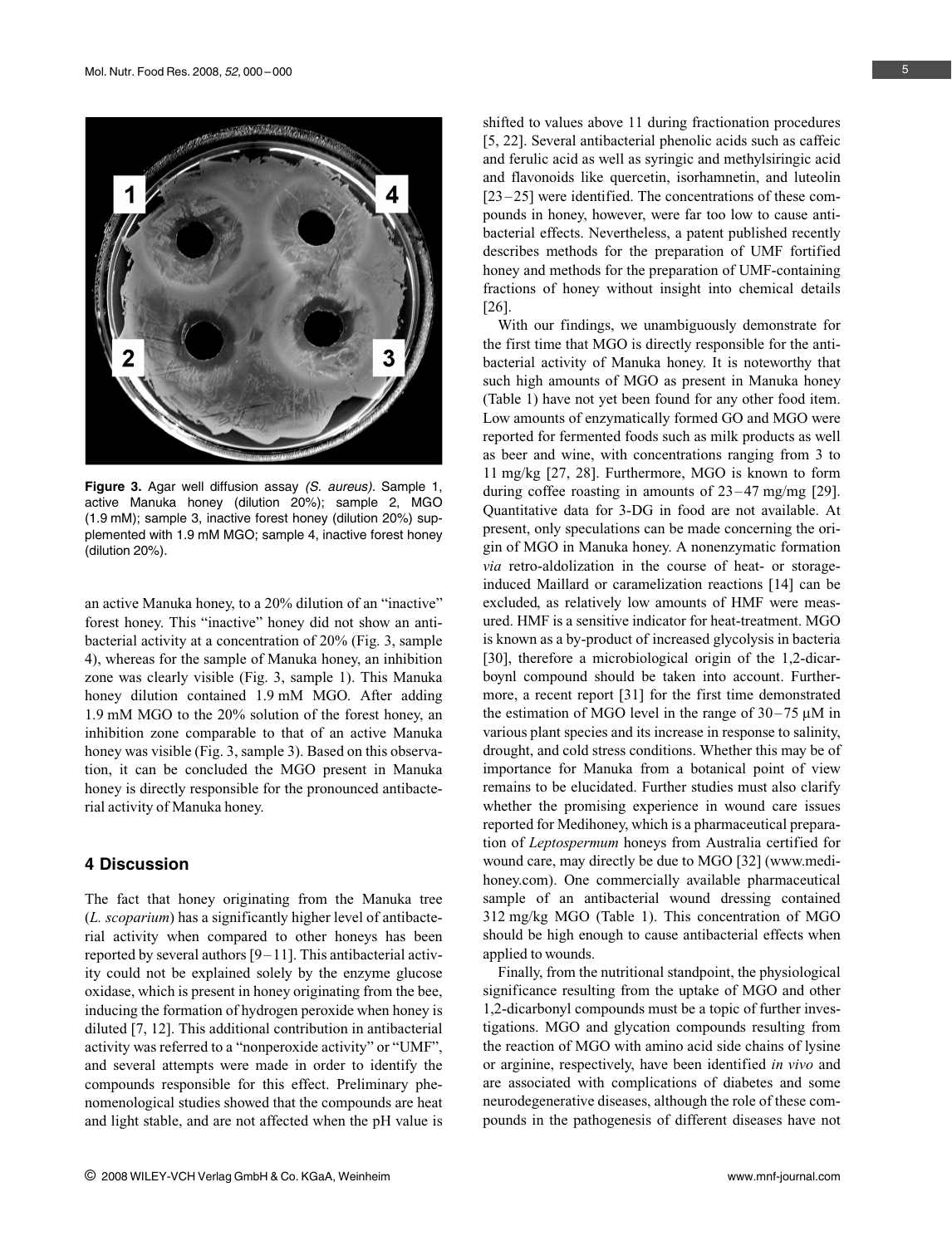yet been fully understood [33 – 35]. Information concerning a potential toxicity of dietary MGO are rare and ambivalent, as the intake of MGO has also exerted an anticancer effect [35–37]. The physiological implications resulting from an uptake of bioactive carbohydrate degradation products and a risk-benefit analysis resulting there from must be topic of further investigations.

In conclusion, with the present investigation the occurrence of high amounts of MGO in New Zealand Manuka (L. scoparium) honey was demonstrated. MGO was identified as a bioactive compound which is responsible for the antibacterial activity of these honey samples. Studies in order to clarify the pathways for the biochemical formation of MGO in Manuka plants and honey are underway in our laboratory.

We thank Dr. Uwe Schwarzenbolz for his valuable help in LC-MS measurements. We thank Manuka Health New Zealand Limited for providing samples of MGOTM branded Manuka honeys. Original data of this report were generated in the PhD thesis of Elvira Mavric (E. Mavric: Argininderivatisierung und 1,2-Dicarbonylverbindungen in Lebensmitteln; Technische Universität Dresden, 2006). Parts of this study were orally presented at the COST-IMARS Workshop "The Maillard Reaction in Food and Medicine", Naples,  $24 - 27$  May, 2006.

The authors have declared no conflict of interest.

#### 5 References

- [1] Dustmann, J. H., Antibacterial effect of honey. Apiacta 1979,  $14, 7 - 11.$
- [2] Dold, D., Du, D. H., Dziao, S. T., Nachweis antibakterieller, hitze- und lichtempfindlicher Hemmstoffe (Inhibine) im Naturhonig. Z. Hyg. Infekt. 1937, 120, 155-167.
- [3] Dustmann, J. H., Über den Einfluss des Lichtes auf den Peroxidwert (Inhibin) des Honigs. Z. Lebensm. Unters. Forsch. 1972, 148, 263 – 268.
- [4] Bogdanov, S., Characterization of antibacterial substances in honey. Lebensm. Wiss. Technol. 1984, 17, 74-76.
- [5] Bogdanov, S., Nature and origin of the antibacterial substances in honey. Lebensm. Wiss. Technol. 1997, 30, 748-753.
- [6] Molan, P. C., The antibacterial activity of honey. 1. The nature of the antibacterial activity. Bee World 1992, 73, 5 – 28.
- [7] White, J. W., Subers, M. H., Schepartz, A., The identification of inhibine. Am. Bee J. 1962, 102, 430 – 431.
- [8] Adcock, D., The effect of catalase on the on the inhibine and peroxide values of various honeys. J. Apic. Res. 1962, 1, 38 – 40.
- [9] Allen, K. L., Molan, P. C., Reid, G. M., A survey of the antibacterial activity of some New Zealand honeys. J. Pharm. Pharmacol. 1991, 43, 817-822.
- [10] Russell, K. M., Molan, P. C., Wilkins, A. L., Holland, P. T., Identification of some antibacterial constituents of New Zealand manuka honey. *J. Agric. Food Chem.* 1990, 38, 10 – 13.
- [11] Molan, P. C., Why honey is effective as a medicine. 2. The scientific explanation of its effects. Bee World 2001, 82, 22-40.
- [12] Weston, R. J., The contribution of catalase and other natural products to the antibacterial activity of honey: A review. Food Chem. 2000, 71, 235 – 239.
- [13] Weigel, K., Opitz, T., Henle, T., Studies on occurence and formation of 1,2-dicarbonyls in honey. Eur. Food Res. Technol. 2004, 218, 147 – 151.
- [14] Mavric, E., Kumpf, Y., Schuster, K., Kappenstein, O. et al., A new imidazolinone resulting from the resulting from the reaction of peptide-bound arginine and oligosaccharides with 1,4 glycosidic linkages. Eur. Food Res. 2004, 218, 213 – 218.
- [15] Suortti, T., Mälkki, Y., Antimicrobial activities of heated glucose and fructose solutions and their elucidation by high performance liquid chromatography. Food Chem. 1984, 15,  $165 - 173.$
- [16] Kellum, M. W., Oray, B., Norton, S. J., A convenient quantitative synthesis of methylglyoxal for glyoxalase I assays. Anal. Biochem. 1978, 85, 586 – 590.
- [17] McLellan, A. C., Phillips, S. A., Thornalley, P. J., The assay of methylglyoxal in biological systems by derivatization with 1,2-diamino-4,5-dimethoxybenzene. Anal. Biochem. 1992,  $206, 17 - 23.$
- [18] Madson, M. A., Feather, M., An improved preparation of 3 deoxy-erythro-hexos-2-ulose via the bis(benzylhydrazone) and some related constitutional studies. Carbohydr. Res. 1981, 94, 183 – 191.
- [19] Henle, T., Bachmann, A., Synthesis of pyrraline reference material. Z. Lebensm. Unters. Forsch. 1996, 202, 72 – 75.
- [20] Patton, T., Barrett, J., Brennan, J., Moran, N., Use of a spectrophotometric bioassay for determination of microbial sensitivity to manuka honey. J. Microbiol. Meth. 2006, 64, 84 – 95.
- [21] Zimbro, M. J., Power, D. A. (Eds.), Difco and BBL Manual: Manual of Microbiological Culture Media. Becton, Dickinson and Co. Sparks, MD 2003.
- [22] Molan, P. C., Russell, K. M., Non-peroxide antibacterial activity in some New Zealand honeys. J. Apic. Res. 1988, 27,  $62 - 67.$
- [23] Tan, S. T., Wilkins, A. L., Molan, P. C., Holland, P. T., Reid, M., A chemical approach to the determination of floral sources of New Zealand honeys. J. Apic. Res. 1989, 28, 212 – 222.
- [24] Weston, R. J., Brocklebank, L. K., Lu, Y., Identification and quantitative levels of antibacterial components of some New Zealand Manuka honeys. Food Chem. 2000, 70, 427-435.
- [25] Russell, K. M., Molan, P. C., Wilkins, A. L., Holland, P. T., Identification of some antibacterial constituents of New Zealand Manuka honey. J. Agric. Food Chem. 1990, 38, 10-13.
- [26] Snow, M.J., Manlye-Harris, M., Farr, J.M., Unique manuka factor fortified honey. PCT Internat. Patent Appl. 2005, Patent Number WO2005120250-A1.
- [27] Bednarski, W., Jedrychowski, L., Hammond, E. G., Nikolov, Z. L., A method for the determination of alpha-dicarbonyl compounds. J. Dairy Sci. 1989, 72, 2474 – 2477.
- [28] De Revel, G., Bertrand, A., A method for the detection of carbonyl compounds in wine: Glyoxal and methylglyoxal. J. Sci. Food Agric. 1993, 61, 267 – 272.
- [29] Hayashi, T., Shibamoto, T., Analysis of methylglyoxal in foods and beverages. J. Agric. Food Chem. 1985, 33, 1090-1093.
- [30] Ferguson, G. P., Tötemeyer, S., MacLean, M. J., Booth, I. R., Methylglyoxal production in bacteria: Suicide or survival? Arch. Microbiol. 1998, 170, 209 – 218.